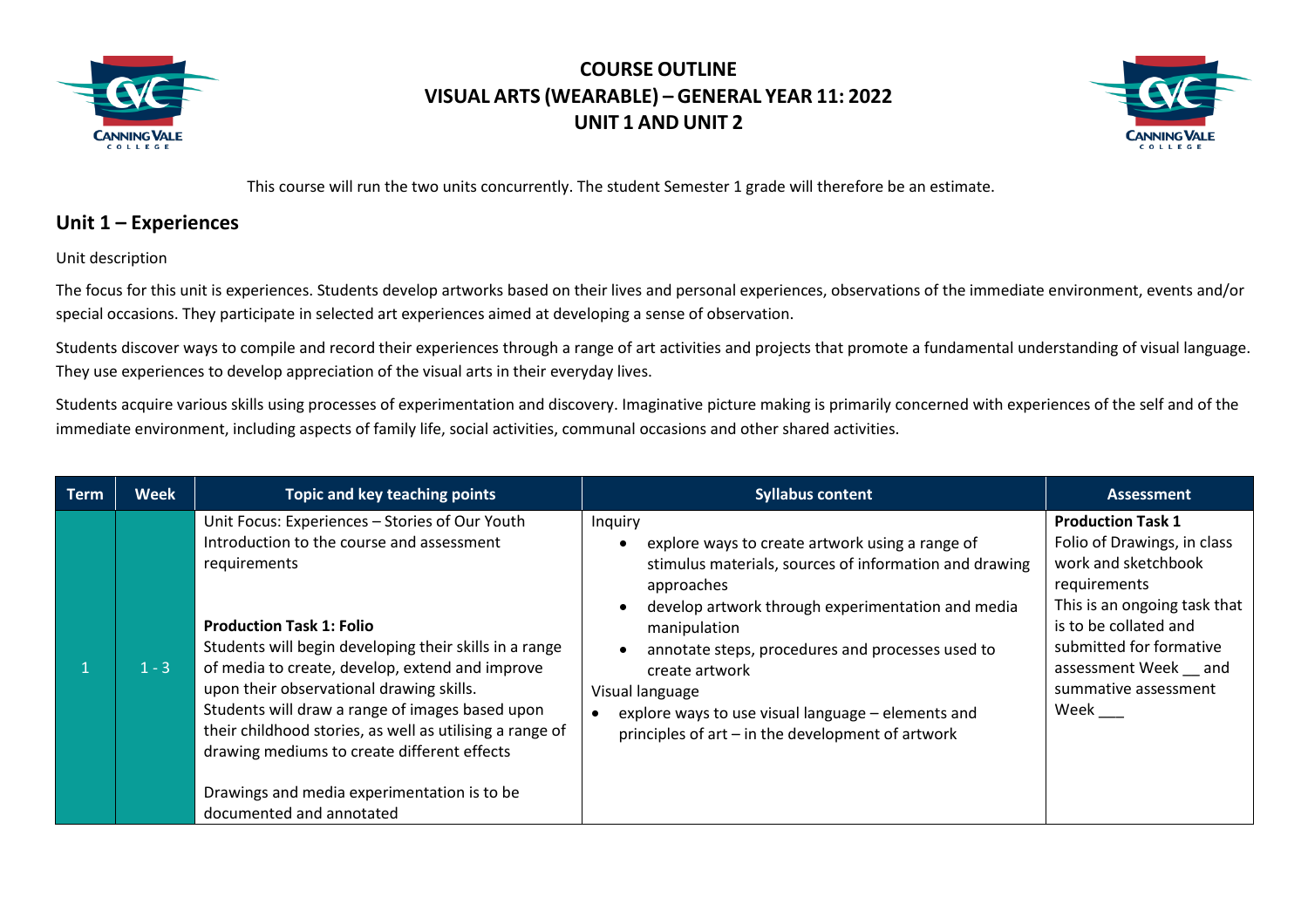



|         | Students will extend upon their drawing by creating<br>a mood board, to develop and explore ideas<br>generation to inform their studio practice.                                                                                                                                                                              |                                                                                                                                                                                                                                                                                                                                                                                                                                                                                                                                                                                                                                        |                                                                                      |
|---------|-------------------------------------------------------------------------------------------------------------------------------------------------------------------------------------------------------------------------------------------------------------------------------------------------------------------------------|----------------------------------------------------------------------------------------------------------------------------------------------------------------------------------------------------------------------------------------------------------------------------------------------------------------------------------------------------------------------------------------------------------------------------------------------------------------------------------------------------------------------------------------------------------------------------------------------------------------------------------------|--------------------------------------------------------------------------------------|
| $3 - 4$ | <b>Investigation Task 1</b><br>Through structured research students will explore<br>the art practice of a set era and artist<br>Introduction to art terminology, language and the<br>influences around the production of art.                                                                                                 | Social, cultural and historical contexts<br>identify features of artwork belonging to certain artists,<br>movements, times or places<br>discuss factors that have influenced the production of<br>specific artwork                                                                                                                                                                                                                                                                                                                                                                                                                     | <b>Investigation Task Due</b><br>Week 5                                              |
| $4 - 5$ | <b>Preparation for Task 2</b><br>Focus artists and designers<br><b>Phillip Treacy</b><br>Alexander McQueen<br><b>Noel Stewart</b><br>Students will begin exploring designs in an<br>extravagant and exaggerated manner using a range<br>of mediums to explore idea generation,<br>manipulation of materials, and using space. | Inquiry<br>explore ways to create artwork using a range of stimulus<br>materials, sources of information and drawing approaches<br>develop artwork through experimentation and media<br>$\bullet$<br>manipulation<br>Visual language<br>explore ways to use visual language - elements and<br>$\bullet$<br>principles of art – in the development of artwork<br>Visual influence<br>explore techniques used by different artists<br>Art forms, media and techniques<br>test and explore with materials and techniques to achieve<br>particular effects<br>Art practice<br>apply skills and processes sensitively in specific art forms | <b>Activities completed here</b><br>are assessed via the<br><b>Production Task 1</b> |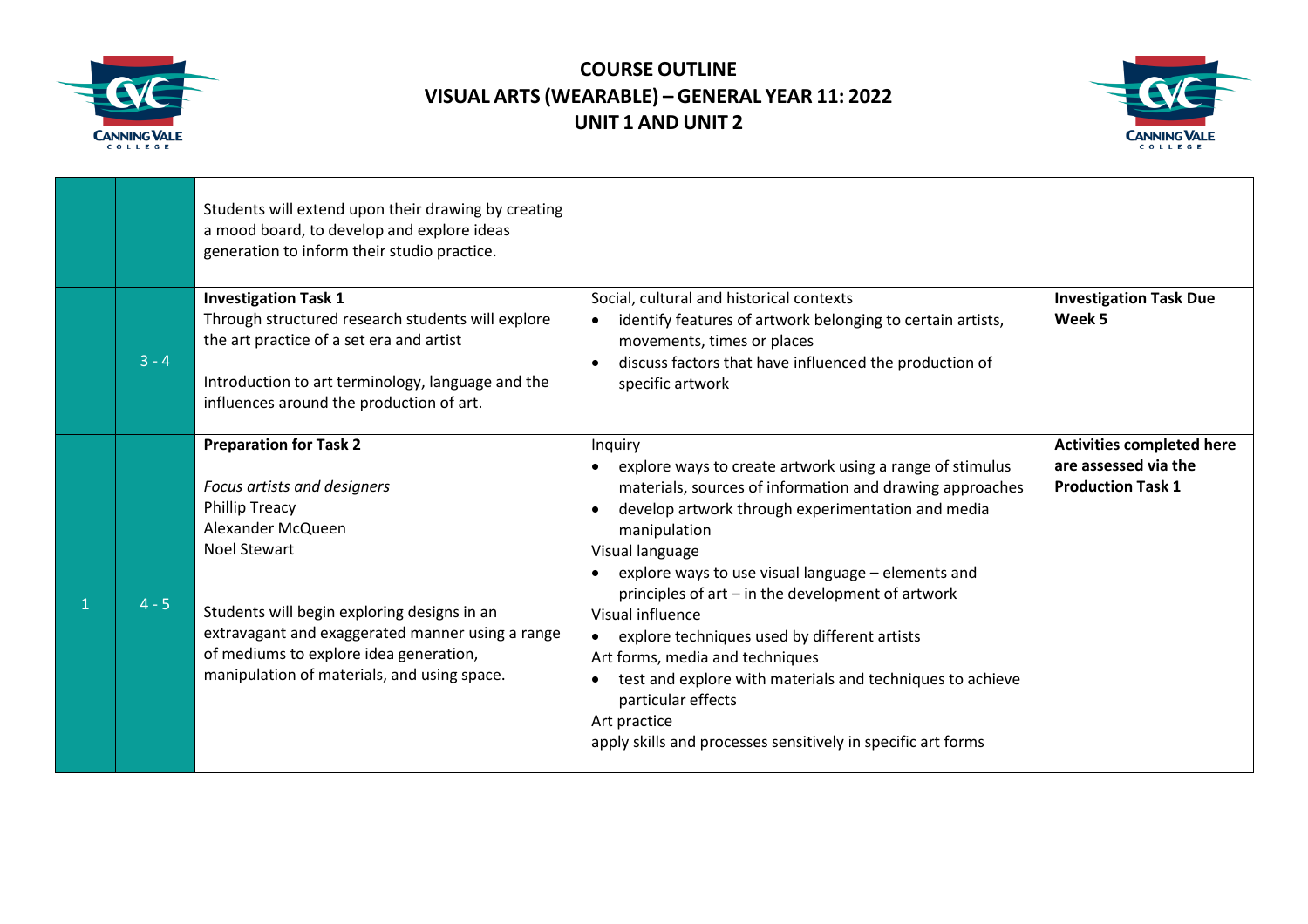



|    | 6, 7, 8 &<br>9 | Production Task 2 - Storytime Millinery<br>Students are to create a sculptural millinery piece<br>that takes the viewer to their story or character.<br>They are to reference their influencing story, utilise<br>their mood board and work through the processes to<br>design their hat.<br>Students will develop skills in construction, using a<br>variety of materials<br>Students will develop skills in creating wearable art<br>via millinery<br>Students will develop skills in using colour effectively | Inquiry<br>explore ways to create artwork using a range of stimulus<br>$\bullet$<br>materials, sources of information and drawing approaches<br>develop artwork through experimentation and media<br>$\bullet$<br>manipulation<br>Visual language<br>explore ways to use visual language - elements and<br>principles of art - in the development of artwork<br>Visual influence<br>explore techniques used by different artists<br>$\bullet$<br>Art forms, media and techniques<br>test and explore with materials and techniques to achieve<br>particular effects<br>Art practice<br>apply skills and processes sensitively in specific art forms<br>Presentation<br>record processes in developing artwork (update folio with<br>$\bullet$<br>practice pieces) | <b>Production Task</b><br>Complete an Acrylic Self<br>Portrait<br>Due week 9 |
|----|----------------|------------------------------------------------------------------------------------------------------------------------------------------------------------------------------------------------------------------------------------------------------------------------------------------------------------------------------------------------------------------------------------------------------------------------------------------------------------------------------------------------------------------|-------------------------------------------------------------------------------------------------------------------------------------------------------------------------------------------------------------------------------------------------------------------------------------------------------------------------------------------------------------------------------------------------------------------------------------------------------------------------------------------------------------------------------------------------------------------------------------------------------------------------------------------------------------------------------------------------------------------------------------------------------------------|------------------------------------------------------------------------------|
| -1 | 10             | <b>Visual Analysis Task 1</b><br>Students to use the guided questions to reflect on<br>the artwork of others<br>Key terms<br>Line<br>colour<br>pattern<br>shape<br>form<br>tone                                                                                                                                                                                                                                                                                                                                  | Visual analysis<br>use guided questions and critical analysis frameworks to<br>discuss artwork<br>describe concepts, materials, forms, techniques and<br>$\bullet$<br>processes in artwork<br>refer to visual language - elements and principles of art<br>$\bullet$<br>describe artwork using art terminology                                                                                                                                                                                                                                                                                                                                                                                                                                                    | In-class analysis                                                            |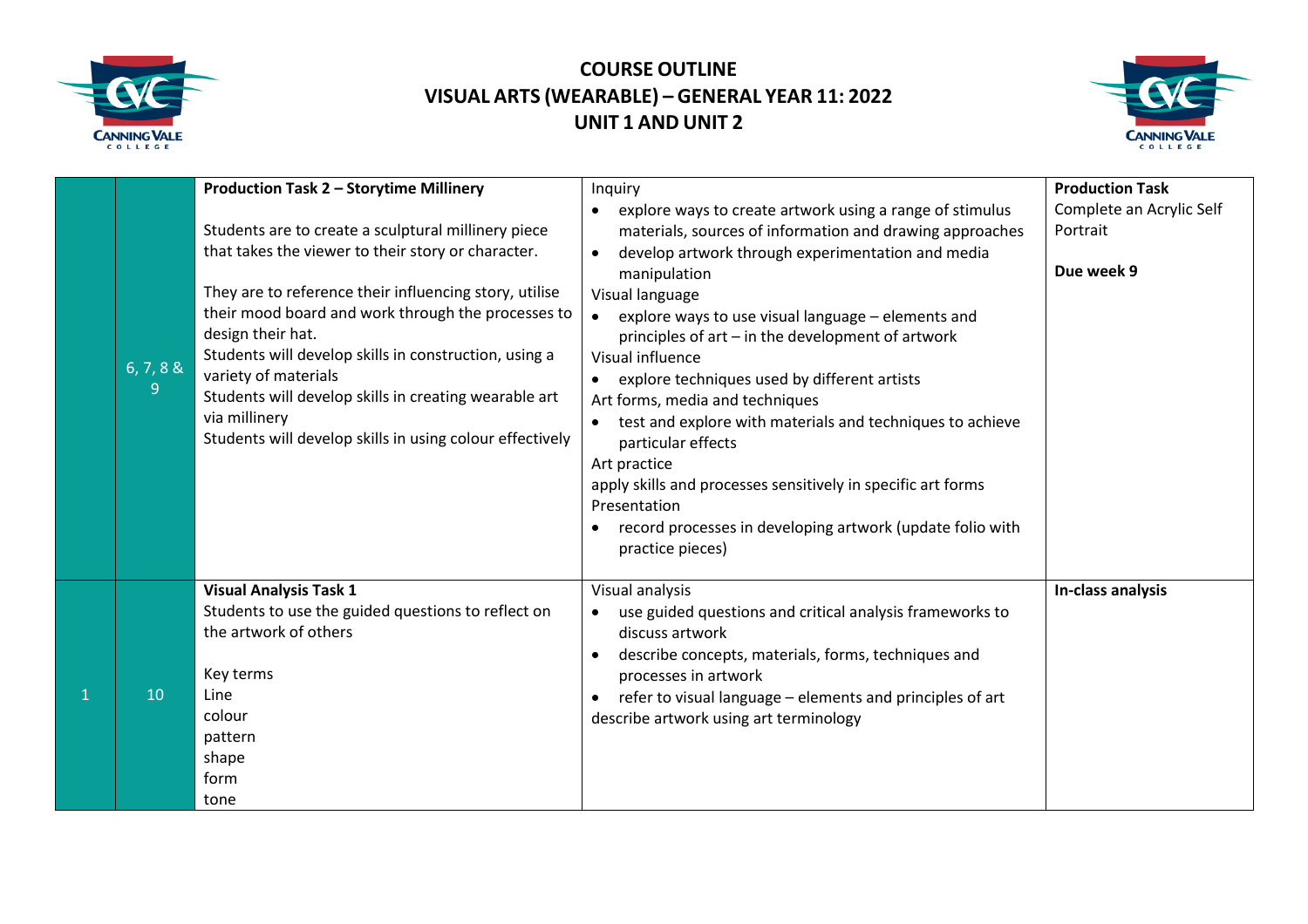



|   |    | <b>Collate Folio</b>                                                                                                                                                                                           | Inquiry                                                                                                                                                                                                                                                                                                                                                                                                                                                                                                                                                                                                                                                                                                                                                      | Due for formative                                                                    |
|---|----|----------------------------------------------------------------------------------------------------------------------------------------------------------------------------------------------------------------|--------------------------------------------------------------------------------------------------------------------------------------------------------------------------------------------------------------------------------------------------------------------------------------------------------------------------------------------------------------------------------------------------------------------------------------------------------------------------------------------------------------------------------------------------------------------------------------------------------------------------------------------------------------------------------------------------------------------------------------------------------------|--------------------------------------------------------------------------------------|
|   | 10 | Update and annotate folio drawings and activities.                                                                                                                                                             | explore ways to create artwork using a range of<br>$\bullet$<br>stimulus materials, sources of information and drawing<br>approaches<br>develop artwork through experimentation and media<br>manipulation<br>annotate steps, procedures and processes used to<br>create artwork<br>Art forms, media and techniques<br>test and explore with materials and techniques to achieve<br>$\bullet$<br>particular effect<br>use demonstrated techniques when producing artwork<br>$\bullet$<br>Art practice<br>apply skills and processes sensitively in specific art forms<br>$\bullet$<br>follow correct processes for producing artwork<br>$\bullet$<br>use safe and appropriate work practices, respecting and<br>$\bullet$<br>acknowledging the work of others | assessment                                                                           |
| 2 |    | <b>Preparation for Task 3</b><br><b>Focus artists</b><br><b>TBC</b><br>Students will begin exploring creating works in a<br>decorative manner using<br>Colour<br>Line<br>Pattern<br>Movement<br><b>Texture</b> | Inquiry<br>explore ways to create artwork using a range of stimulus<br>$\bullet$<br>materials, sources of information and drawing approaches<br>develop artwork through experimentation and media<br>$\bullet$<br>manipulation<br>Visual language<br>explore ways to use visual language - elements and<br>$\bullet$<br>principles of art - in the development of artwork<br>Visual influence<br>explore techniques used by different artists<br>$\bullet$<br>Art forms, media and techniques                                                                                                                                                                                                                                                                | <b>Activities completed here</b><br>are assessed via the<br><b>Production Task 1</b> |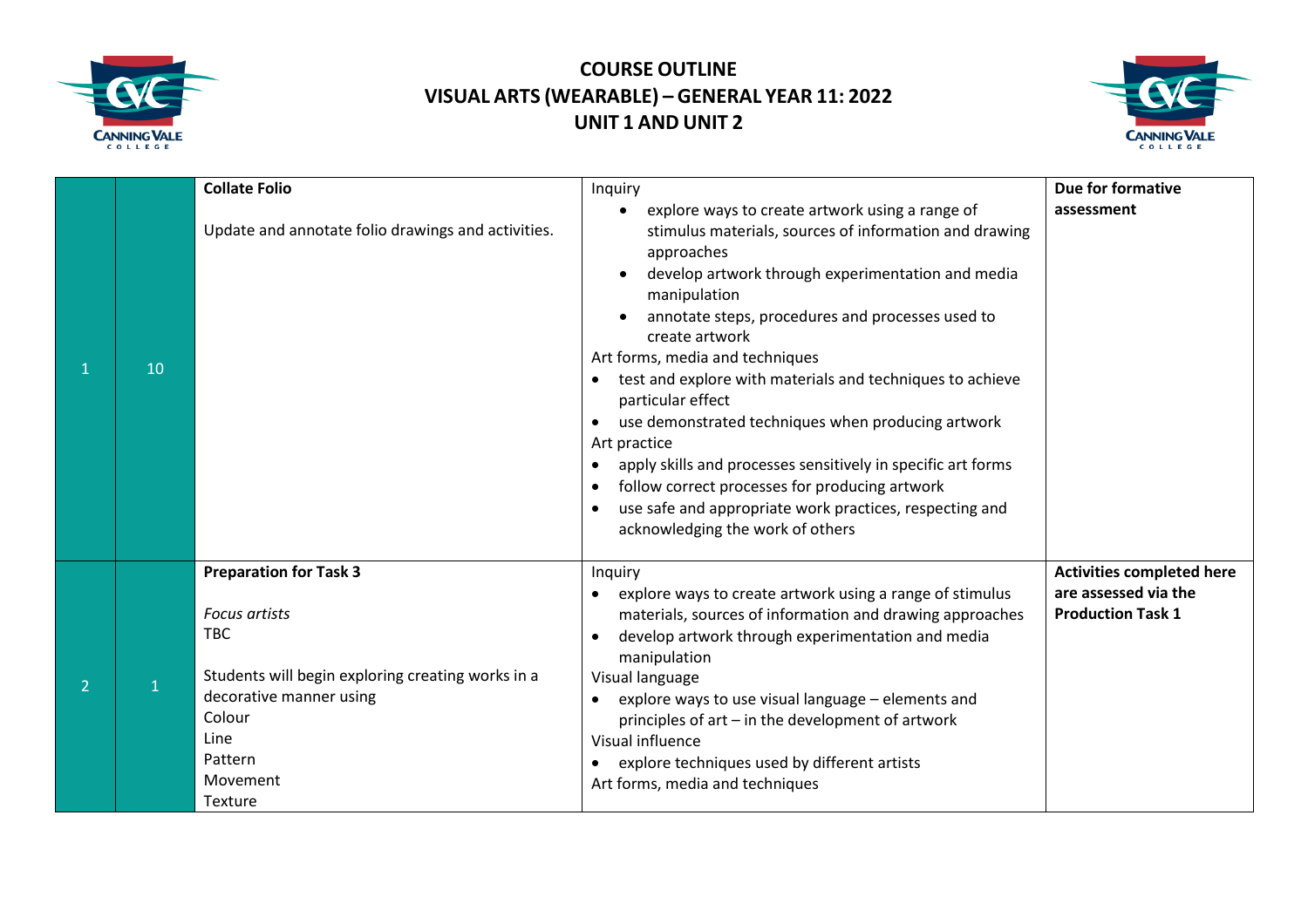



|   |         |                                                                                                                                                                                                                              | test and explore with materials and techniques to achieve<br>$\bullet$<br>particular effects<br>Art practice<br>apply skills and processes sensitively in specific art forms                                                                                                                                                                                                                                                                                                      |                                                                 |
|---|---------|------------------------------------------------------------------------------------------------------------------------------------------------------------------------------------------------------------------------------|-----------------------------------------------------------------------------------------------------------------------------------------------------------------------------------------------------------------------------------------------------------------------------------------------------------------------------------------------------------------------------------------------------------------------------------------------------------------------------------|-----------------------------------------------------------------|
| 2 | 2,3 & 4 | Production Task 3 - Stitched Shibori Work<br>Students will explore the use of texture<br><b>Focus Artist</b><br>TBC<br>Students will use Shibori and Stitching techniques to<br>create a unique wearable or hanging artwork. | Art forms, media and techniques<br>test and explore with materials and techniques to achieve<br>particular effect<br>use demonstrated techniques when producing artwork<br>Art practice<br>apply skills and processes sensitively in specific art forms<br>follow correct processes for producing artwork<br>use safe and appropriate work practices, respecting and<br>acknowledging the work of others<br>Presentation<br>record processes in developing artwork (update folio) | <b>Production Task 3</b><br>Stitched Shibori work<br>Due Week 5 |
|   | 5       | <b>Collate Folio</b><br>Finalise and annotate folio drawings and activities<br>for submission and assessment                                                                                                                 | Inquiry<br>explore ways to create artwork using a range of<br>stimulus materials, sources of information and drawing<br>approaches<br>develop artwork through experimentation and media<br>$\bullet$<br>manipulation<br>annotate steps, procedures and processes used to<br>create artwork<br>Art forms, media and techniques                                                                                                                                                     | <b>Production Task 1</b><br>Due Week 5                          |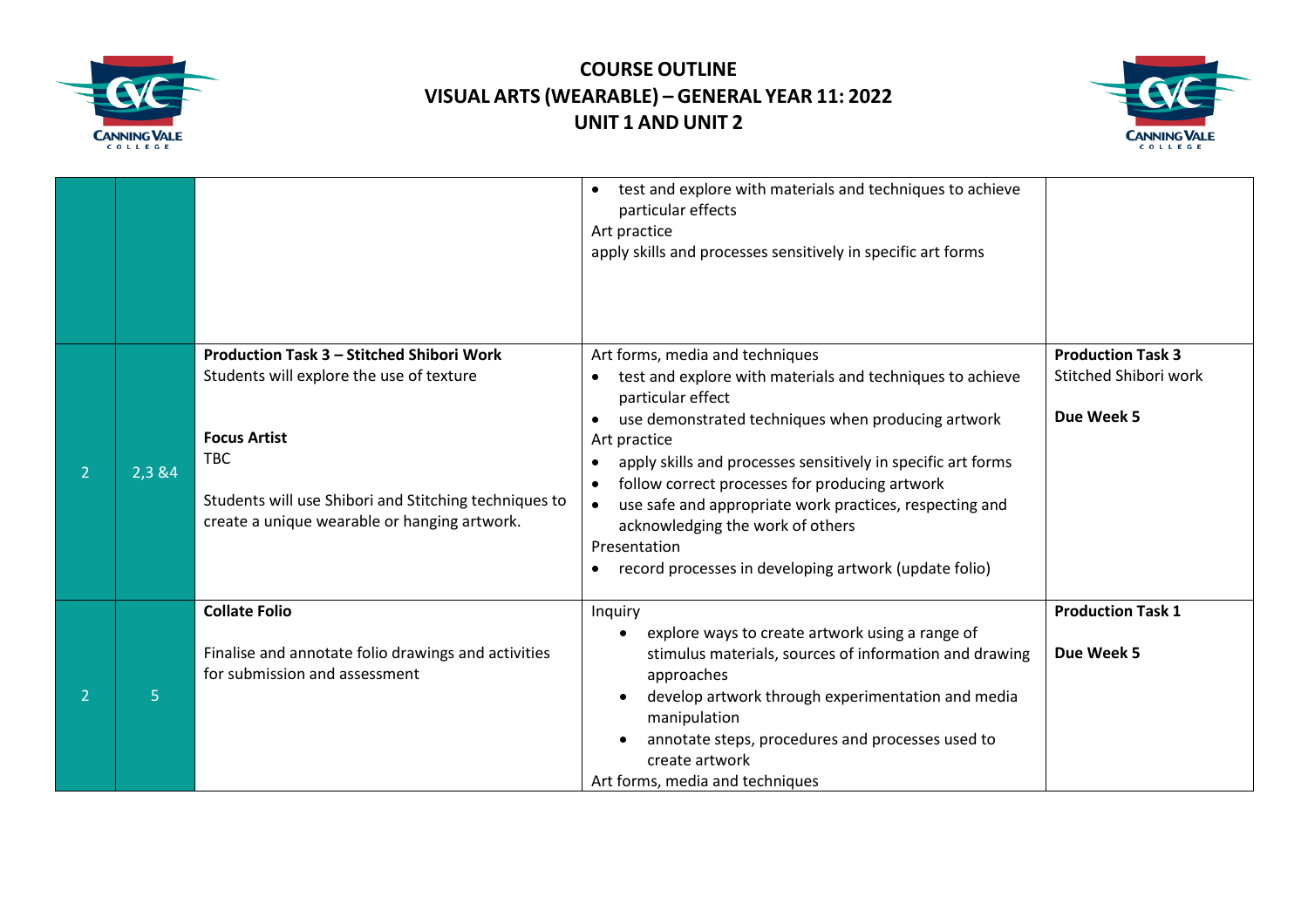



|   |         |                                                                                                                        | test and explore with materials and techniques to achieve<br>$\bullet$<br>particular effect<br>use demonstrated techniques when producing artwork<br>$\bullet$<br>Art practice<br>apply skills and processes sensitively in specific art forms<br>$\bullet$<br>follow correct processes for producing artwork<br>$\bullet$<br>use safe and appropriate work practices, respecting and<br>$\bullet$<br>acknowledging the work of others |  |
|---|---------|------------------------------------------------------------------------------------------------------------------------|----------------------------------------------------------------------------------------------------------------------------------------------------------------------------------------------------------------------------------------------------------------------------------------------------------------------------------------------------------------------------------------------------------------------------------------|--|
|   | 6       | Set up work for display                                                                                                |                                                                                                                                                                                                                                                                                                                                                                                                                                        |  |
| 2 | $7 - 8$ | <b>Drawing Tasks</b><br>Utilising a range of mediums and techniques to<br>complete observational and gestural drawings | Inquiry<br>explore ways to create artwork using a range of stimulus<br>$\bullet$<br>materials, sources of information and drawing approaches<br>develop artwork through experimentation and media<br>$\bullet$<br>manipulation<br>Art forms, media and techniques<br>test and explore with materials and techniques to achieve<br>$\bullet$<br>particular effects                                                                      |  |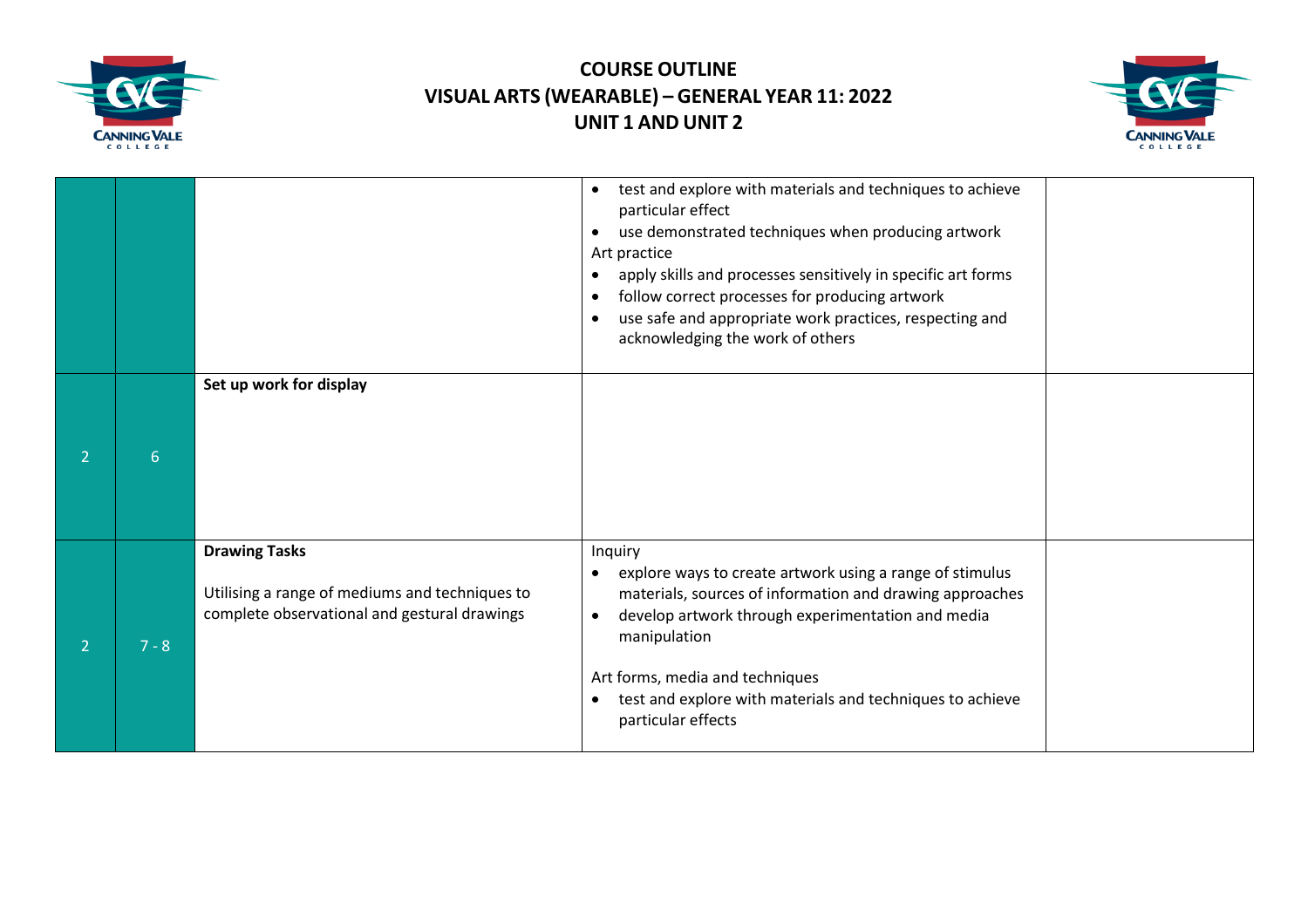



|   | <b>Drawing Tasks - Landscape</b>                                                                                               | Inquiry                                                                                                                                                                                                                                                                                   | Images to be included in                       |
|---|--------------------------------------------------------------------------------------------------------------------------------|-------------------------------------------------------------------------------------------------------------------------------------------------------------------------------------------------------------------------------------------------------------------------------------------|------------------------------------------------|
| 9 | Utilising a range of mediums and techniques to<br>complete observational and gestural drawings as we<br>transition into Unit 2 | explore ways to create artwork using a range of stimulus<br>materials, sources of information and drawing approaches<br>develop artwork through experimentation and media<br>manipulation<br>Art forms, media and techniques<br>test and explore with materials and techniques to achieve | the second semester Folio<br><b>Submission</b> |
|   |                                                                                                                                | particular effects                                                                                                                                                                                                                                                                        |                                                |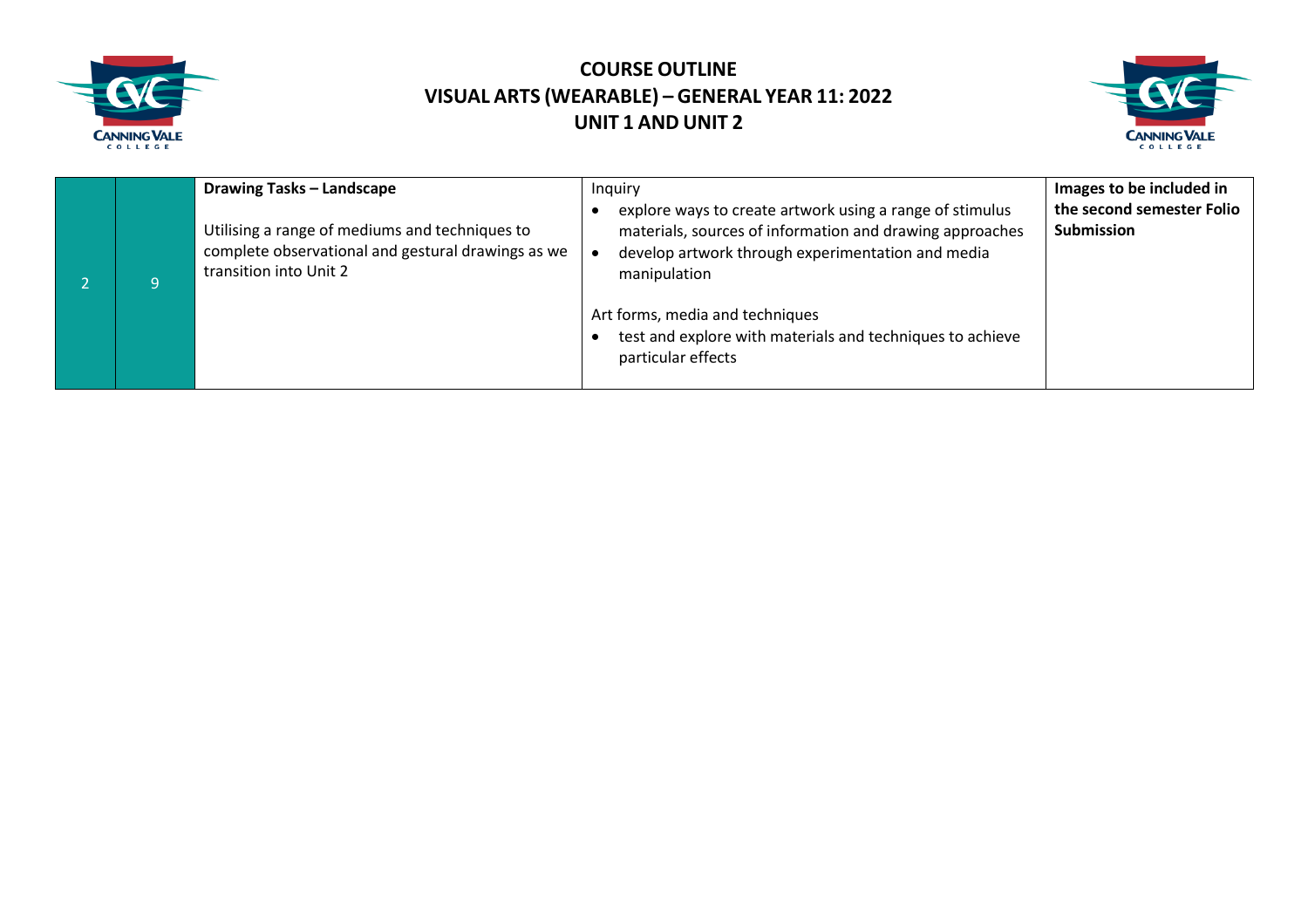



#### **Unit 2 – Exploration**

Unit description

The focus for this unit is explorations*.* Students explore ways to generate and develop ideas using a variety of stimulus materials and explorations from their local environment. They use a variety of inquiry approaches, techniques and processes when creating original artworks.

When exploring ideas and approaches to art making, students investigate the work of other artists. They learn to identify stylistic features of art forms from different times and places and explore ways to manipulate art elements and principles to generate, develop and produce their own artwork.

Students explore a number of ways to develop the subject matter for artworks. They manipulate a variety of media and materials in a range of art forms, recording and reflecting on their artistic achievements.

| Term | <b>Week</b> | Topic and key teaching points                                                                                                                                                                                                                               | <b>Syllabus content</b>                                                                                                                                                                                                                                                                                                                  | <b>Assessment</b>                     |
|------|-------------|-------------------------------------------------------------------------------------------------------------------------------------------------------------------------------------------------------------------------------------------------------------|------------------------------------------------------------------------------------------------------------------------------------------------------------------------------------------------------------------------------------------------------------------------------------------------------------------------------------------|---------------------------------------|
|      | 10          | Unit Focus: Exploration<br><b>Investigation Task 2</b><br>Student will be given a brief history of Australian<br>Woman in Art.<br>Students will then select ONE of the nominated<br>artists to complete their research task on for a more<br>in-depth view. | Visual language<br>explore ways to use visual language – elements and<br>principles of art – in the development of artwork<br>Social, cultural and historical contexts<br>identify features of artwork belonging to certain artists,<br>movements, times or places<br>discuss factors that have influenced the production of<br>specific | <b>Investigation Task</b><br>Due Term |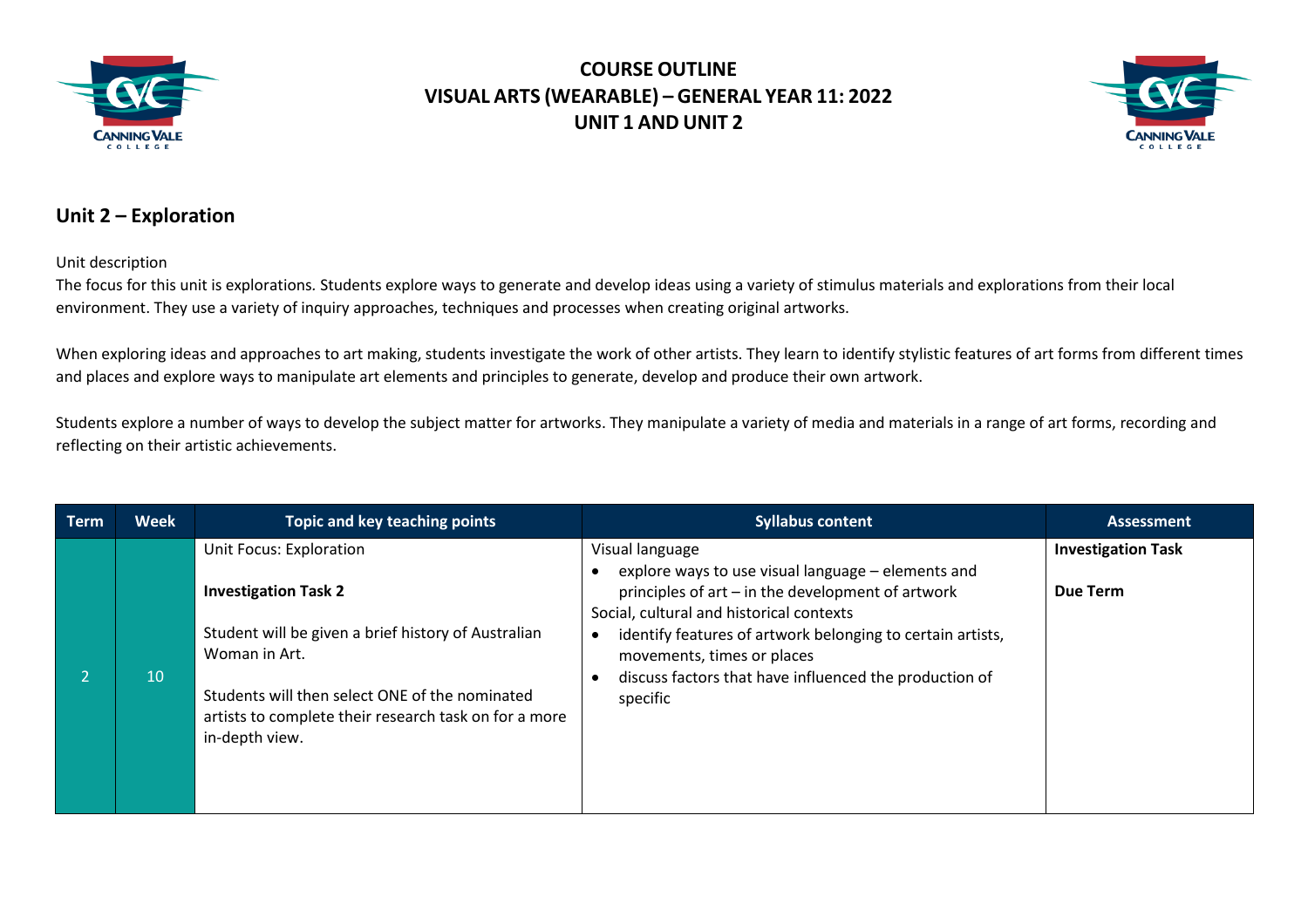



| $\overline{3}$ | $1 - 3$        | <b>Production Task 5 -Design Folio</b><br>Landscape and Flora drawing activities using a range<br>of techniques and mediums<br>Looking at colour theory in landscape and flora<br>Using perspective and space<br>Using line, tone and shape<br>This folio will include drawings and design ideas from<br>Task 6 | Inquiry<br>explore ways to create artwork using a range of stimulus<br>materials, sources of information and drawing approaches<br>develop artwork through experimentation and media<br>manipulation<br>Visual language<br>explore ways to use visual language - elements and<br>principles of art - in the development of artwork<br>Visual influence                                                                                                                                                                       | <b>Production Task - Folio</b><br><b>Due</b>                                                             |
|----------------|----------------|-----------------------------------------------------------------------------------------------------------------------------------------------------------------------------------------------------------------------------------------------------------------------------------------------------------------|------------------------------------------------------------------------------------------------------------------------------------------------------------------------------------------------------------------------------------------------------------------------------------------------------------------------------------------------------------------------------------------------------------------------------------------------------------------------------------------------------------------------------|----------------------------------------------------------------------------------------------------------|
|                |                |                                                                                                                                                                                                                                                                                                                 | explore techniques used by different artists<br>Art forms, media and techniques<br>$\bullet$<br>test and explore with materials and techniques to achieve<br>particular effects<br>Art practice<br>apply skills and processes sensitively in specific art forms                                                                                                                                                                                                                                                              |                                                                                                          |
| 3              | $\overline{3}$ | <b>Visual Analysis 2</b><br>Students to use the guided questions to reflect on<br>the artwork of others<br>Key terms<br>colour<br>space<br>tone<br>contrast<br>unity                                                                                                                                            | Social, cultural and historical contexts<br>identify features of artwork belonging to certain artists,<br>$\bullet$<br>movements, times or places<br>discuss factors that have influenced the production of<br>specific<br>Visual analysis<br>use guided questions and critical analysis frameworks to<br>discuss artwork<br>describe concepts, materials, forms, techniques and<br>processes in artwork<br>refer to visual language - elements and principles of art<br>$\bullet$<br>describe artwork using art terminology | <b>Analysis Task</b><br>Reference<br>artist/Movement will be<br>based on those from the<br>Investigation |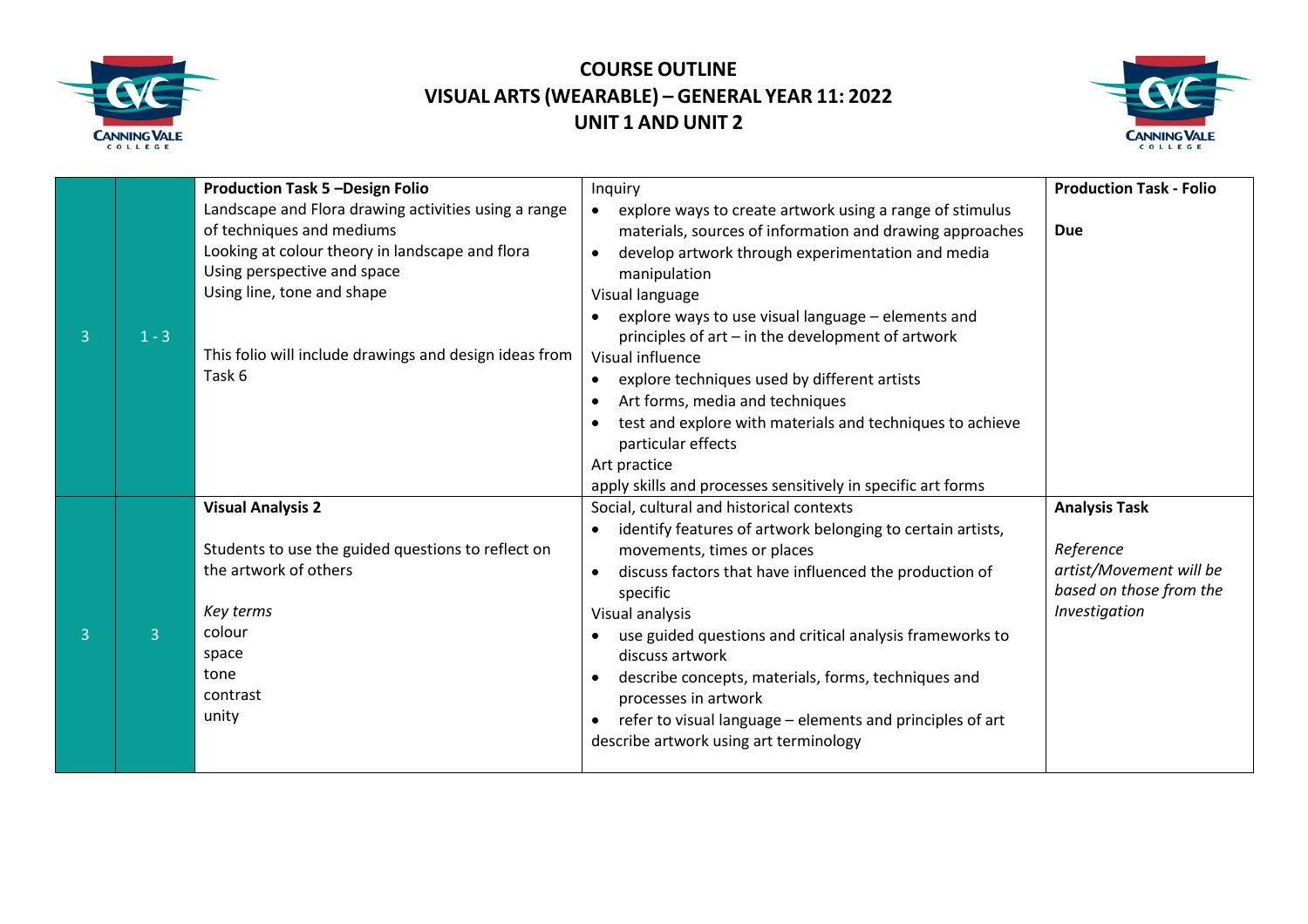



|                |          |                                                     |                                                                 | <b>Production Task</b>     |
|----------------|----------|-----------------------------------------------------|-----------------------------------------------------------------|----------------------------|
|                |          | Production Task 6 - Contemporary Design             | Visual language                                                 |                            |
|                |          |                                                     | explore ways to use visual language - elements and<br>$\bullet$ |                            |
|                |          | Explore ways in which contemporary design utilises  | principles of art - in the development of artwork               | <b>Contemporary Design</b> |
|                |          | space, colour, pattern, shape and line              | Visual influence                                                |                            |
|                |          |                                                     | explore techniques used by different artists                    | Due Week 10                |
|                |          | Students will work with asymmetrical design         | Art forms, media and techniques                                 |                            |
|                |          | processes to create a finished product.             | test and explore with materials and techniques to achieve       |                            |
| $\overline{3}$ | $4 - 10$ |                                                     | particular effect                                               |                            |
|                |          | <b>Focus Artist</b>                                 | use demonstrated techniques when producing artwork              |                            |
|                |          | <b>TBC</b>                                          | Art practice                                                    |                            |
|                |          |                                                     | apply skills and processes sensitively in specific art forms    |                            |
|                |          |                                                     | follow correct processes for producing artwork                  |                            |
|                |          |                                                     | use safe and appropriate work practices, respecting and         |                            |
|                |          |                                                     | acknowledging the work of others                                |                            |
|                |          |                                                     |                                                                 |                            |
|                |          |                                                     |                                                                 |                            |
|                |          |                                                     |                                                                 |                            |
|                |          | <b>Production Task; Folio</b>                       | Inquiry<br>$\bullet$                                            | <b>Production Task 1</b>   |
|                |          | <b>Collate Folio</b>                                | explore ways to create artwork using a range of                 |                            |
|                |          |                                                     | stimulus materials, sources of information and drawing          | Due Week 6                 |
|                |          | Finalise and annotate folio drawings and activities | approaches                                                      |                            |
|                |          | for submission and assessment                       | develop artwork through experimentation and media               |                            |
|                |          |                                                     | manipulation                                                    |                            |
|                |          |                                                     | annotate steps, procedures and processes used to                |                            |
| $\overline{3}$ | 10       |                                                     | create artwork                                                  |                            |
|                |          |                                                     | Art forms, media and techniques                                 |                            |
|                |          |                                                     | test and explore with materials and techniques to achieve       |                            |
|                |          |                                                     | particular effect                                               |                            |
|                |          |                                                     | use demonstrated techniques when producing artwork<br>$\bullet$ |                            |
|                |          |                                                     | Art practice                                                    |                            |
|                |          |                                                     | apply skills and processes sensitively in specific art forms    |                            |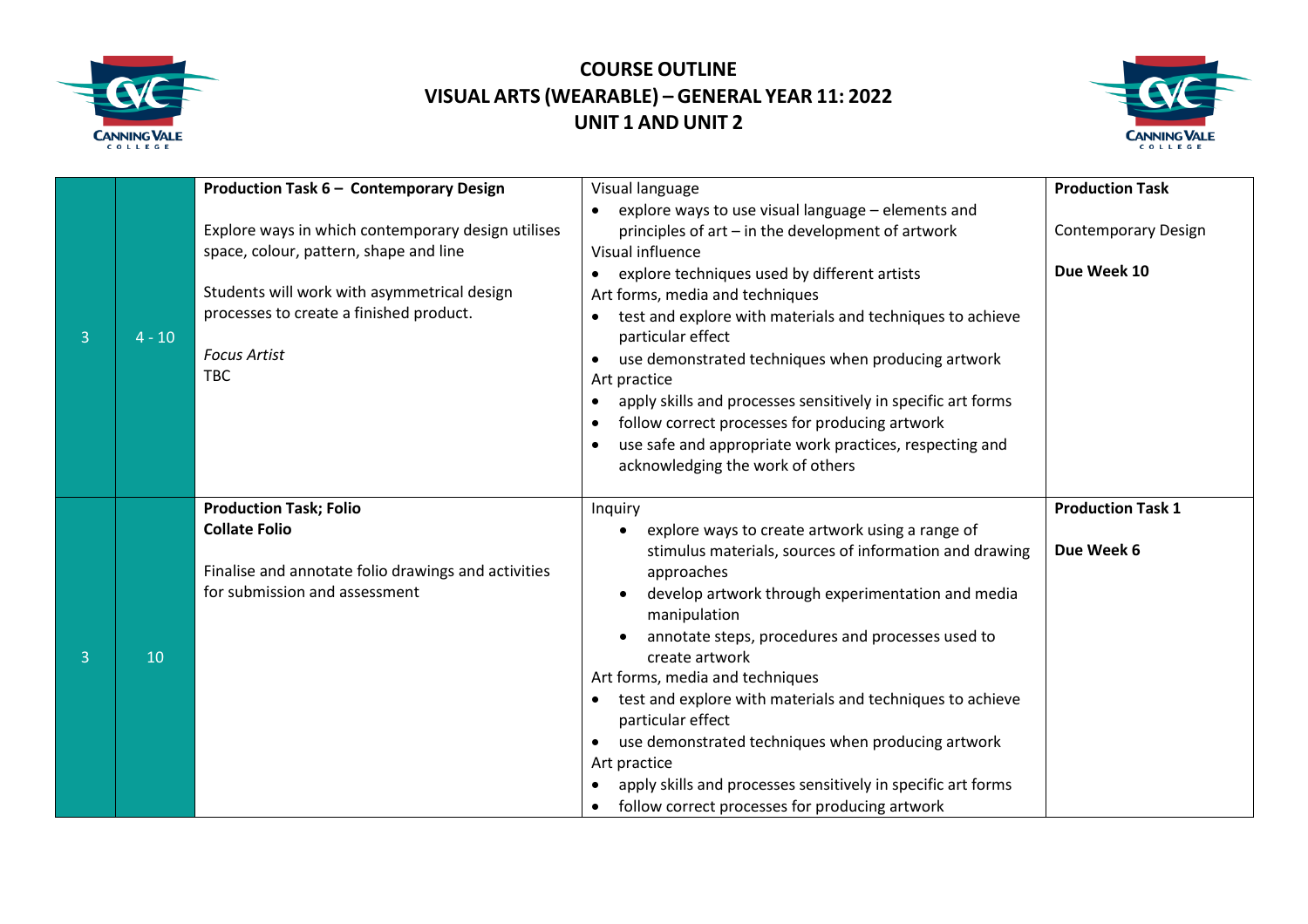



|                |         |                                                                                                                                                                                  | use safe and appropriate work practices, respecting and<br>acknowledging the work of others                                                                                                                                                                                                                                                                                                                                                                                                                         |                                                                           |
|----------------|---------|----------------------------------------------------------------------------------------------------------------------------------------------------------------------------------|---------------------------------------------------------------------------------------------------------------------------------------------------------------------------------------------------------------------------------------------------------------------------------------------------------------------------------------------------------------------------------------------------------------------------------------------------------------------------------------------------------------------|---------------------------------------------------------------------------|
| $\overline{4}$ | $1 - 4$ | Production Task 7 - Fashion Illustration<br>Utilising transparent illustration technique students<br>will build a series of completed pieces illustrating<br>their designs.      | Art practice<br>apply skills and processes sensitively in specific art forms<br>$\bullet$<br>follow correct processes for producing artwork<br>$\bullet$<br>use safe and appropriate work practices, respecting and<br>acknowledging the work of others<br>Art forms, media and techniques<br>test and explore with materials and techniques to achieve<br>particular effect<br>use demonstrated techniques when producing artwork<br>Visual influence<br>explore techniques used by different artists<br>$\bullet$ | <b>Production Task</b><br><b>Final illustrations due end</b><br>of Week 4 |
|                | 3       | <b>Visual Analysis 3</b><br>Students to use the guided questions to reflect on<br>the artwork of others<br>Key terms<br>colour<br>unity<br>contrast<br>space<br>emphasis<br>tone | Social, cultural and historical contexts<br>identify features of artwork belonging to certain artists,<br>movements, times or places<br>discuss factors that have influenced the production of<br>specific<br>Visual analysis<br>use guided questions and critical analysis frameworks to<br>discuss artwork                                                                                                                                                                                                        | <b>Analysis Task</b>                                                      |